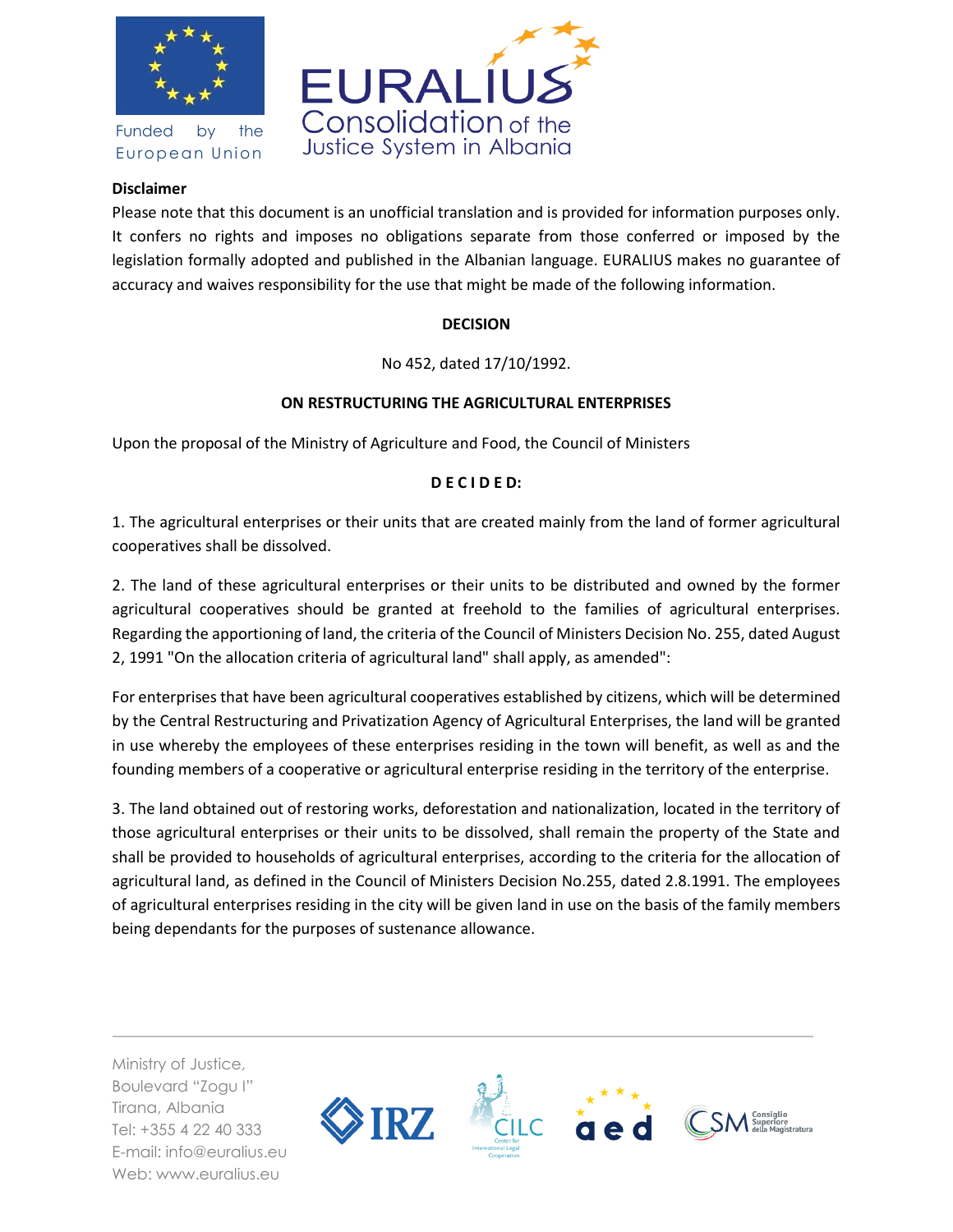

The land shall be granted at leasehold for a period of time stipulated in the contract, concluded between lessee and the Central Agency for Restructuring and Privatization of Agricultural Enterprises.

4. The land shall, for both cases, be allocated to households that have the status of the entity on 1 August 1991, calculating the changes in the number of their members until 1 October 1992.

Not benefiting land shall be the families established in the territory of agricultural enterprises in violation of legal provisions.

5. The maximum limit of land per capita granted in ownership or use is not greater than the amount of land per capita given in the former cooperatives of the area where the enterprise is located. This limit for each enterprise is determined by the Central Agency for Restructuring and Privatization of Agricultural Enterprises.

In cases where a non-apportioned land surface emerges, this land will be leased based on contract for use to specialists or groups of agricultural specialists, under the conditions laid down by the Central Restructuring and Privatization Agency of Agricultural Enterprises.

6. The assets of the enterprises or their units to be dissolved shall be sold with the right of pre-emption by the employees of the enterprises, in accordance with the criteria set out in Council of Ministers Decisions no. 288, dated 25.6.1992, no. 284, dated 25.6. 1992, and No. 347, dated 10.08.1992.

7. The value of the assets of the former agricultural cooperatives, which were not paid at the time of transfer to the agricultural enterprise and due to be sold during the dissolution of the enterprise, should be apportioned to the former members of the agricultural cooperatives according to the decree no.6809, dated 21.7. 1983. The Ministry of Finance and Economy, the Ministry of Agriculture and Food and the Central Agency for the Restructuring and Privatization of Agricultural Enterprises shall compile the relevant guidelines.

8. In order to determine the agricultural enterprises or their units due to be dissolved, the time and order of distribution and with the issuance of the relevant instructions is tasked the central restructuring and privatization agency of the agricultural enterprises.

9. The Central Land Commission, land allocation commissions in districts and directorates of agricultural enterprises are tasked with the apportioning of the land.

10. For the sale of assets of agricultural enterprises and their units that are dissolved are tasked the Central Agency for Restructuring and Privatization of Agricultural Enterprises, its branches in the districts and the directorates of agricultural enterprises.

The revenues emerging from the sale of assets of agricultural enterprises are to be transferred to the branch of the Bank of Agriculture and Development for the account of the Central Agency for the